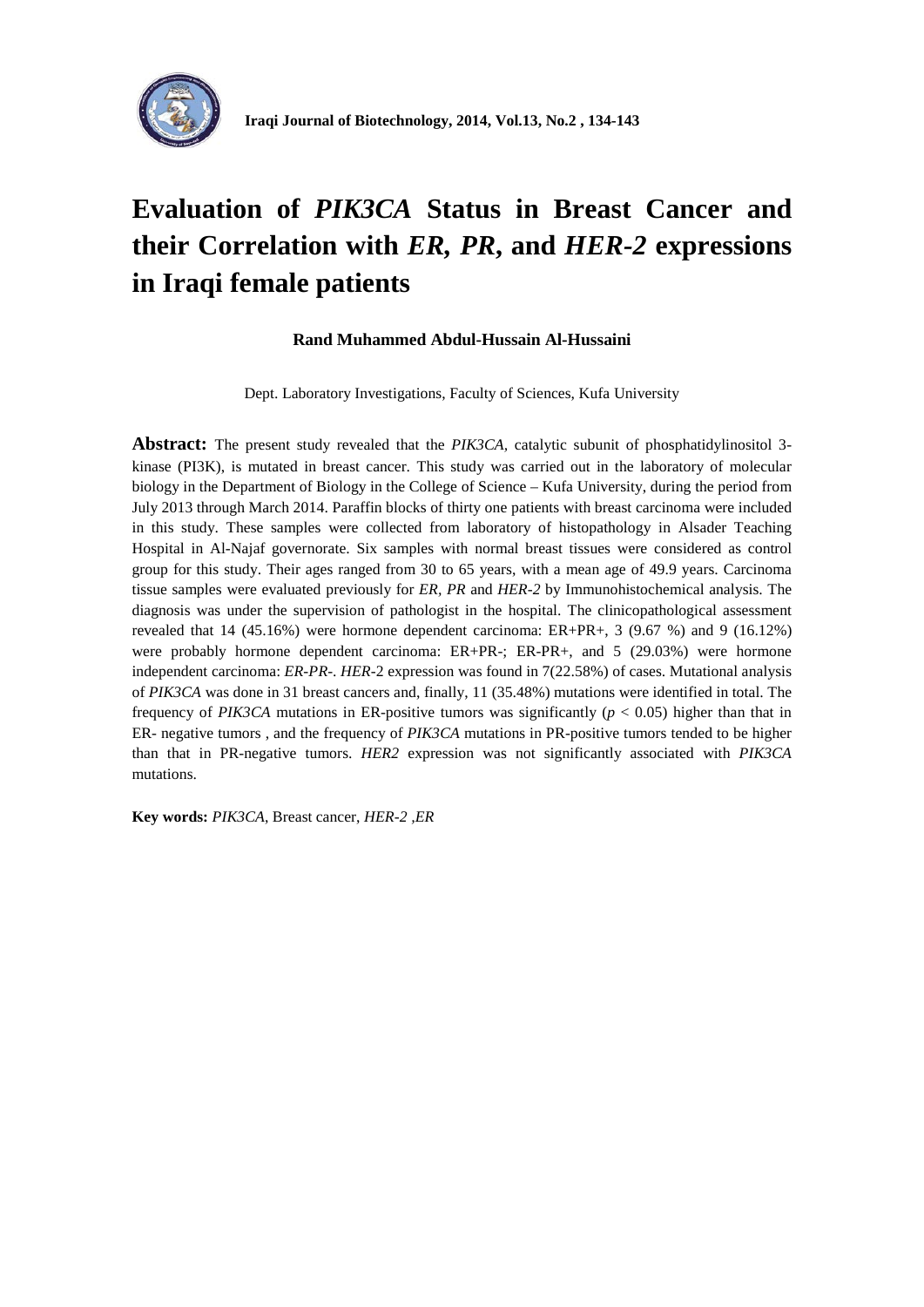# **تقييم حالة** *CA3PIK* **في سرطان الثدي و علاقتها بالتعبير الجيني لـجينات** *ER* ، *PR* <sup>ه</sup>*-2HER* **في مريضات عراقيات**

**رند محمد عبد الحسين الحسيني**

قسم التحليلات المرضية/ كلية العلوم/ جامعة الكوفة

**الخلاصة:** أظهرت الدراسة الحالية ان *CA3PIK* الوحدة الفرعية المحفزة لـ (K3PI (kinase3- phosphatidylinositol تكون طافر في حالة سرطان الثدي. اجريت هذه الدراسة في مختبر البايولوجي الجزيئي بقسم علوم الحياةص2348 في كلية العلوم \ جامعة الكوفة، خلال الفترة من تموز 2013 لغاية آذار 2014. تضمنت هذه الدراسة احدى و ثلاثون قالب شمع البارافين لسرطان الثدي. تم جمع هذه العينات من مختبر الامراض النسيجية في مستشفى الصدر التعليمي في محافظة النجف. ستة عينات انسجة ثدي طبيعية اعتبرت كمجموعة سيطرة لهذه الدراسة. تراوحت اعمارهم من 30 الى 65 سنة، بمتوسط عمري بلغ 49.9 سنة، تم تقييم النسيج المسرطن لـ *ER*، *PR* ، و *-2HER* بواسطة التحليل المناعي النسيجي الكيميائي. تم التشخيص باشراف اخصائي علم الامراض في المستشفى. اظهر التقييم المرضي السريري ان 14(%45.16) كانت سرطان معتمد على الهرمون: +PR+ER ، 3)%9.67 (و 9(29.03) كانت من المحتمل سرطان معتمد على الهرمون: -PR+ER ؛ +PR-ER ، و 5(%16.12) كانت سرطان غير معتمد على الهرمو ن-:PR-ER . التعبير الجيني لـ -2HER وجد في 7(%22.58) من الحالات. اجري تحليل طفرة CA3PIK لاحدى وثلاثون حالة سرطان ثدي، و اخيرا 11(35.48%) طفرة تم تشخيصـها اجمالا. كان نكرار طفرات PIK3CA في اورام ER-positive اعلى معنويا (0.05 > p) من اورام ER- negative، و تكرار طفرات PIK3CA في اورام PR-psitive اعلى نوعا ما من اورام PR- negative، لم تكن هنالك علاقة معنوية بين الـ *-2HER* و طفرات *CA3PIK* .

#### **Introduction**

Breast cancer is the most frequently diagnosed cancer and the leading cause of cancer death in females worldwide, accounting for 23% (1.38 million) of the total new cancer cases and 14% (458,400) of the total cancer deaths in 2008. About half the breast cancer cases and 60% of the deaths are estimated to occur in economically developing countries (Ferlay et al, 2008; Jemal et al, 2011).

Breast cancer is in females affecting around 1.3 million women worldwide each year and causing about 460,000 deaths annually (Kloog et al, 2010).In Iraq, according to Iraqi cancer registry, breast carcinoma was the most frequent cancer among women, 63.923

Iraqi patients with various types of newly diagnosed cancer were registered by the Iraqi Ministry of Health from all Iraqi provinces with the exception of three Northern provinces (Sulaimanyia, Erbil, and Dohouk); of these patients, 31.652 (49.5%) were females, and breast cancer alone accounted for 31% of all new cancer cases among females (Al-Hasnawi and Al-Mosawi, 2009). In Basrah, breast cancer constituted onethird of all cancers in women in 2005, with an incidence rate of 13.1/ 100,000 women. The annual mortality rate of breast cancer in Basrah in 2005 was 3.2/10,0000 (Al-Ali and A.L-Saad, 2008).

Breast cancer is a heterogeneous disease with distinct molecular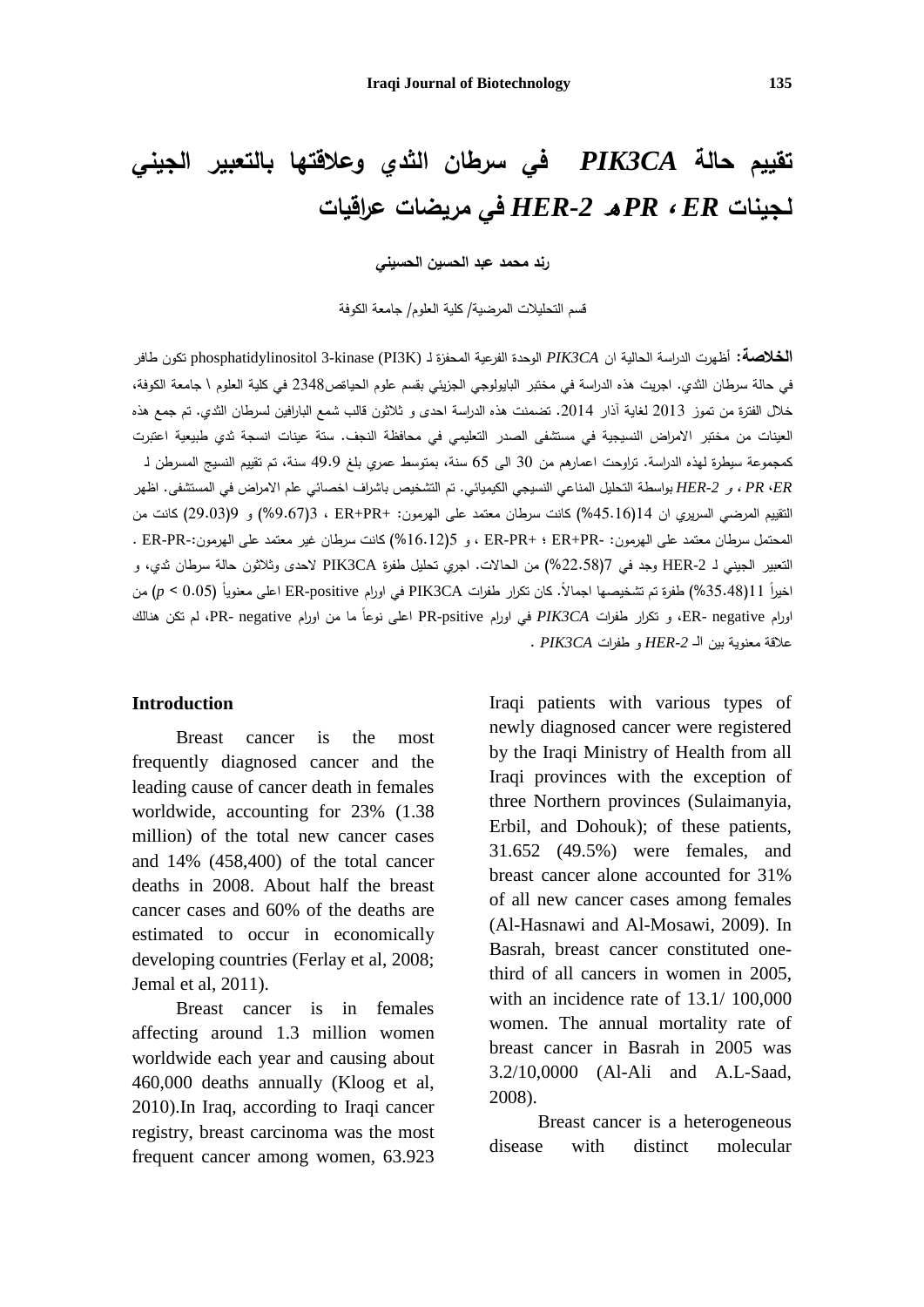characteristics that have an impact on disease outcome, predict response to targeted treatment, and may influence resistance mechanisms (Jensen, 2011). Phosphatidylinositol 3-kinase (PI3K) is a family of lipid kinases which have ability to phosphorylate, and hence to activate protein kinase B (Jiang and Liu, 2008).

The PI3K can be activated by a variety of extracellular signals and involved in a number of cellular processes including cell proliferation, survival, protein synthesis, and tumor growth. The alterations of PI3K pathway such as activation of oncogenes, gene amplification, and inactivation of tumor suppressors, commonly occur in many human cancers (Jiang and Liu, 2008).

Somatic mutations in many different human cancers were discovered in the gene encoding for the phosphatidylinositol 3-kinase (PI3K) catalytic subunit, PIK3CA (Karakas et al, 2006). PIK3CA is amplified and overexpressed in breast cancer (Campbell et al., 2004; Aleskandarany et al., 2010; Firoozinia et al., 2014; Sakr et al., 2014).

PI3K activity is thus carefully regulated by growth factor–receptor interactions. In fact, the vast majority of PI3K remains inactive in the cytoplasm, far from its plasma membraneassociated substrates, and only a small percentage of PI3K becomes activated upon growth factor stimulation. Therefore, even slight modulations in receptor activity can lead to many-fold increases in PI3K activity (Yuan and Cantley, 2008)

PI3K is deregulated through a variety of mechanisms, including overexpression or activation of growth factor receptors, such as HER-2 (human epidermal growth factor receptor 2) (Pópulo et al.,2012), While other studies found that activating mutation of PIK3CA are associated with ER and PR positivity (Saal et al.,2005; Reis-Filho et al.,2006)

This study was done to determine the frequency of PIK3CA mutations in breast tumorigenesis with the polymerase chain reaction (PCR) method, through amplifying PIK3CA exon 20 gene sequences .Correlate PIK3CA mutations with clinicopathological features (age and sex) , and other prognostic parameters (steroid hormone receptor and HER-2 status in patients) was then done.

## **Materials and Methods**

### **Study and Control Subjects**

**a) Study group:** Paraffin blocks of thirty one patients with breast carcinoma were included in this study. These samples were collected from laboratory of histopathology in Alsader Teaching Hospital in Al-Najaf governorate.

**b) Control group**: six samples with normal breast tissues were considered as control group for this study.

## **DNA isolation and Polymerase Chain Reaction (PCR)**

DNA from paraffin-embedded breast tumor specimens were prepared from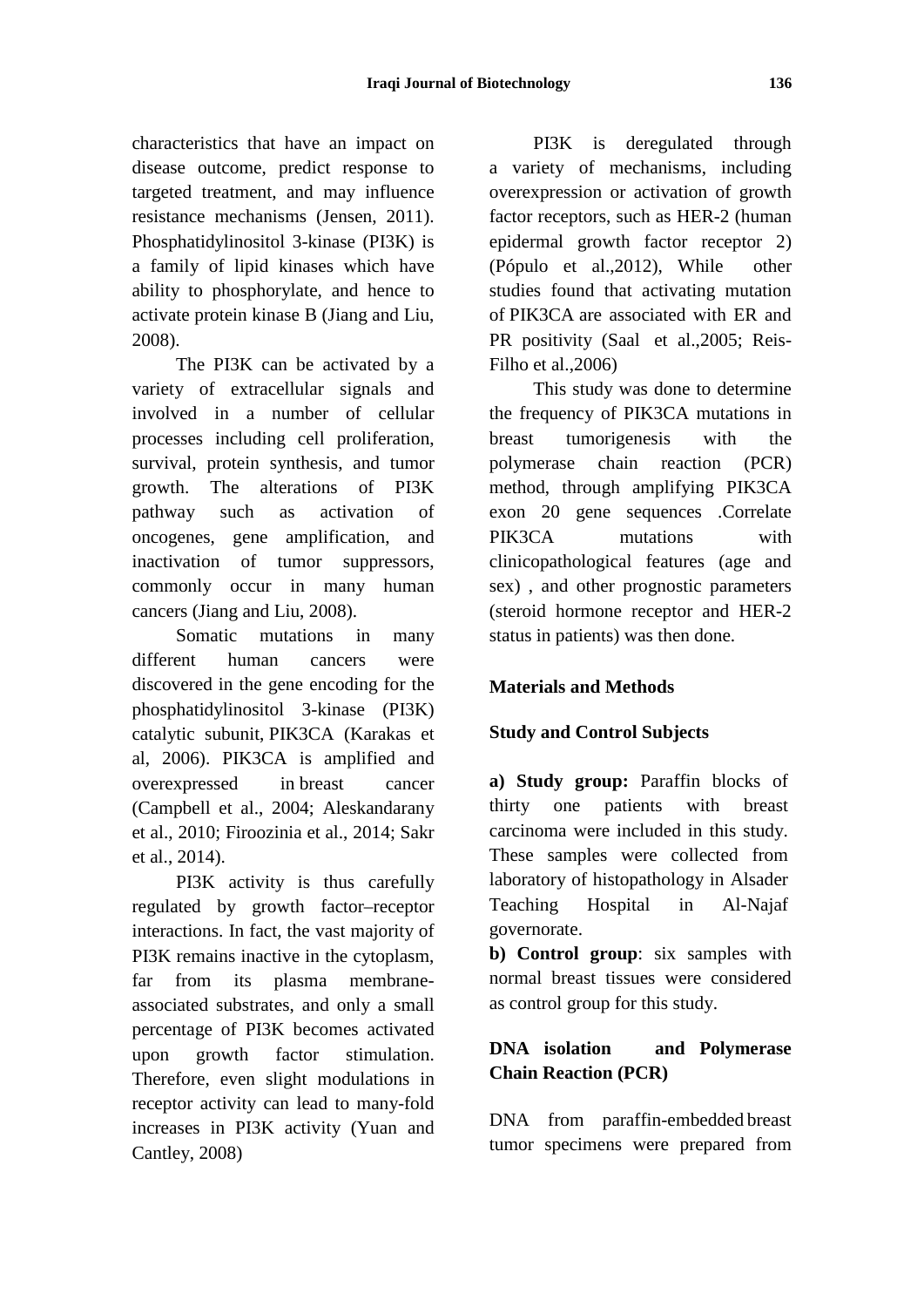10µm thick sections. Genomic DNA was isolated using the protocol of Genomic DNA Mini Kit was designed specifically for purifying DNA from paraffin-embedded tissues.

Sequences of PIK3CA oncogene inexon 20 was amplified using this primer-pair: 5'- TGGGGTAAAGGGAATCAAAAG -3'

5'- CCTATGCAATCGGTCTTTG -3'

The primers for PIK3CA genes exon 20 (synthesized by AccuOligo**®** Bioneer Corporation .USA) were published previously (Miyake *et al.*, 2008; Zhu *et al.*, 2012).

Amplification was carried out in 20 ul tube of PCR PreMix Reaction Mixture (PCR PreMix, Bioneer Corporation, USA) containing 5 µl of template DNA (62.5 ng), 1 unit DNA polymerase, 2 µl reaction buffer, 2 µl stabilizer and loading-dye, 2 µl dNTPs, and 2µl of each primer(2 µl forward and 2 µl reverse). Distilled water was added to the final volume of 20 µl.

Amplification was performed in a thermal cycler(Cleaver scientific Ltd/UK) programmed for 35 cycles of denaturation at 94°C for 5 min, annealing at 60°C for 1 min, and extension at 68°C for 2 min, preceded by an initial denaturation of 5 min at 95°C. Final extension was for 7 min at 72°C.

Finally, the gel electrophoresis method was done according to Sambrook and Russell (2001), and 5 µl of each samples was loaded onto 1% agarose gel. Size of PCR products was 525 bp.

## **Statistical Analysis**

Statistical analyses of all results were carried out by the help of SPSS version 17 software statistical package using chi square (P value was considered significant at level less than 0.05).

#### **Results**

During this study, 31 cases with breast carcinomas have been collected; these tissue samples were evaluated for ER, PR and HER2 by

Immunohistochemical analysis was performed by the staff of Laboratories of Alsader Teaching Hospital. The diagnosis was under the supervision of pathologist in the hospital.

The clinicopathological assessment revealed that 14 (45.16%) were hormone dependent carcinoma:  $ER+PR+, 3 (9.67 %) ER+PR-, and 9  
(29.03%) ER-PR+ were probably$  $(29.03\%)$  ER-PR+ were hormone dependent carcinoma; and 5(16.12%) were hormone independent carcinoma: ER-PR- . HER2 expression was found in 7(22.58%) of cases (Table 1).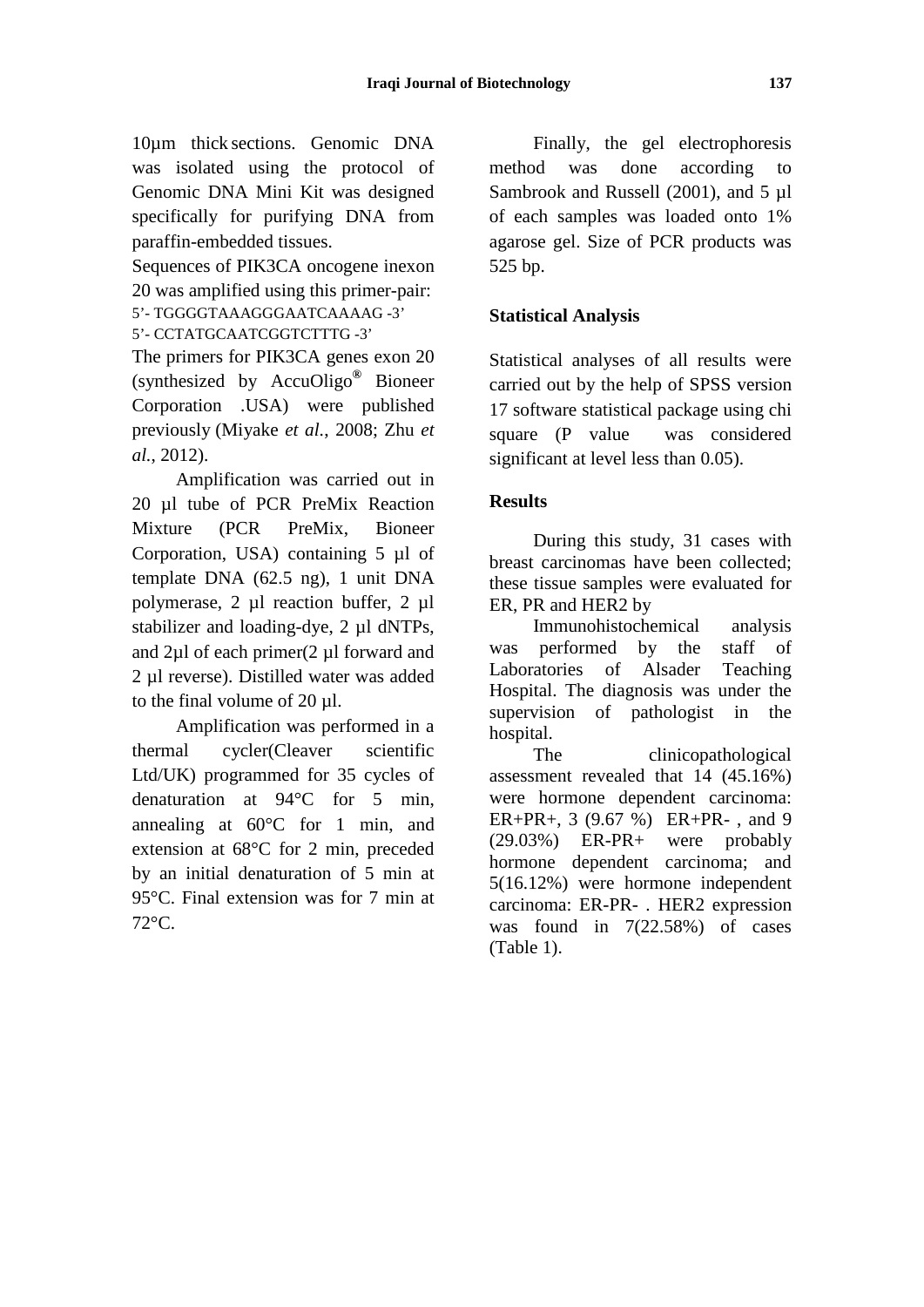|                            | <b>HER2</b> status                  |                               |                         |
|----------------------------|-------------------------------------|-------------------------------|-------------------------|
| <b>Status of ER and PR</b> | HER2 negative $(0 \text{ and } 1+)$ | HER2 positive $(2+$ and $3+)$ | <b>Total</b><br>No. (%) |
| $ER+/PR+$                  | 10<br>(71.43)                       | $\overline{4}$<br>(28.57%)    | 14<br>$(45.16\%)*$      |
| $ER+/PR-$                  | $(3.33\%)$                          | っ<br>$(66.66\%)$              | (9.67%)                 |
| $ER-/PR-$                  | $(100\%)$                           | $\Omega$                      | $(16.12\%)$             |
| $ER-/PR+$                  | (88.88%)                            | $(11.11\%)$                   | (29.03%)                |
| <b>Total</b>               | 24<br>(77.42)                       | 7<br>$(22.58\%)$              | 31<br>100%              |

**Table 1: Status of ER ,PR and HER2 in 31 Cases of Breast Carcinoma.**

\*P <0.05 significant

Assessment of age presentation of patients revealed that 2 (6.45%) patients were seen in age group (30- 35), 2 (6.45%) in age group (36-41), 10 (32.25%) in age group (42-47), 5 (16.12%) in age group (48-53), 5 (16.12%) in age group (54-59) , and 7 (22.58%) patients in the age group (60- 65) (Figure 1). Their ages ranged from 30 to 65 years, with a mean age of 49.9 years.



**Figure 1: Age distribution of the presented breast carcinoma patients.**

**(Group1: 30-35, Group2: 36-41, Group3: 42-47, Group4: 48-53, Group5: 54-59, and Group6: 60-65).**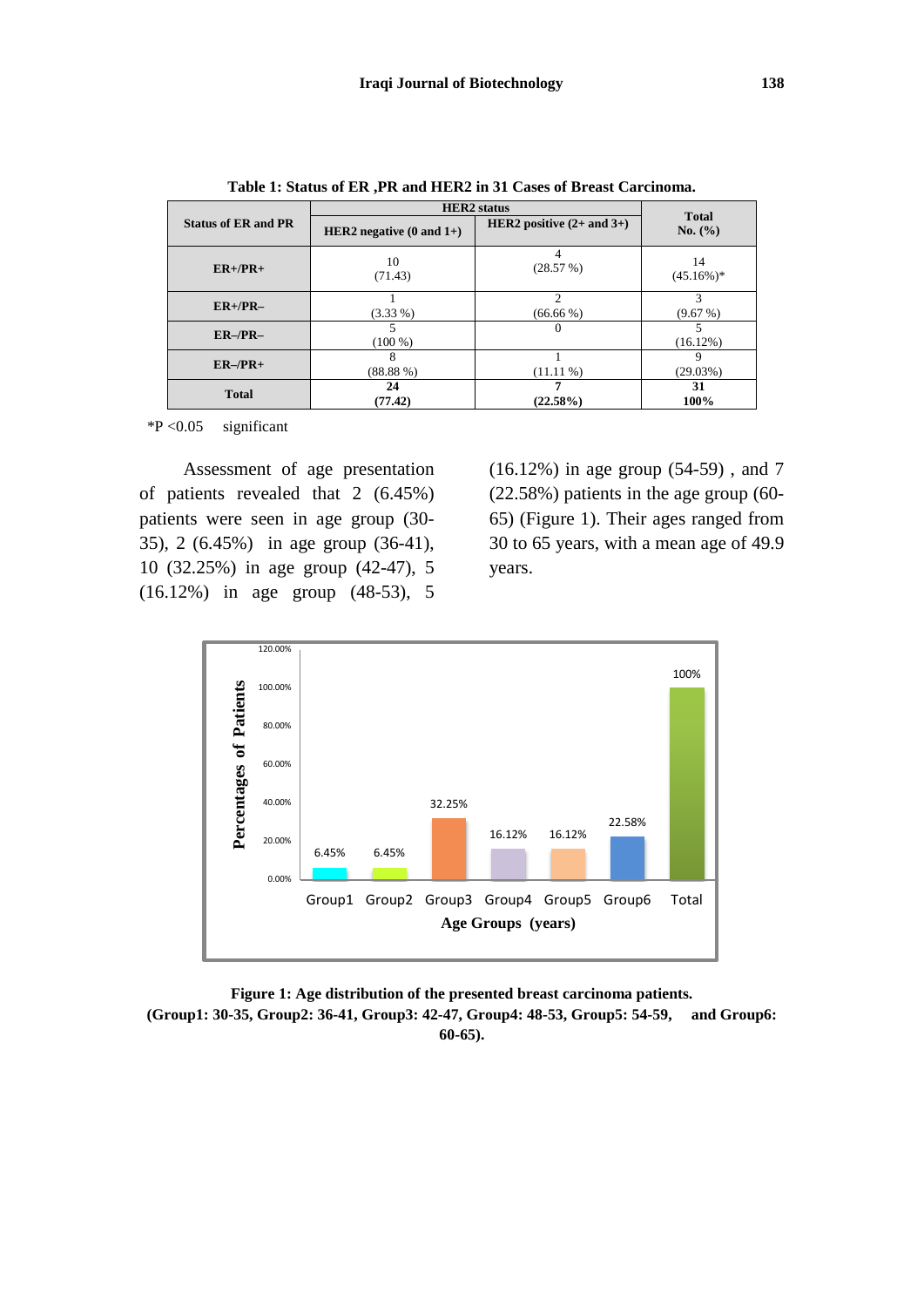### **PIK3CA Mutational Status in Breast Carcinoma**

No mutations in exon 20 of PIK3CA was found in any of the 6 normal breast samples, with a significant difference with that of neoplastic breast tissue (p<0.05).

In this study, mutational analysis of PIK3CA was done in 31 breast cancers and, finally, 11 (35.48%) mutations were identified in total (Table 2; Figure 2).

| <b>Type of Tissue</b> | <b>PIK3CA</b> mutations |                 | <b>Total</b> |
|-----------------------|-------------------------|-----------------|--------------|
|                       | <b>Positive</b>         | <b>Negative</b> |              |
| <b>Normal</b>         | $\theta$                | 6               | 6            |
|                       |                         | 100%            | $(16.21\%)$  |
| <b>Malignant</b>      | 11                      | 20              | 31           |
|                       | (35.48)                 | (64.52%)        | (83.79%)     |
| <b>Total</b>          | 11                      | 26              | 37           |
|                       | $(29.72\%)$             | $(70.28\%*)$    | 100%         |

#### **Table 2: PIK3CA mutations in different types of breast tissues.**

 $*P < 0.05$  significant



**Figure 2: PCR ampelified 525 bp of PIK3CA gene (exon 20), A: (100 bp) DNA ladder, from B to F: Mutation of PIK3CA gene, G:control.**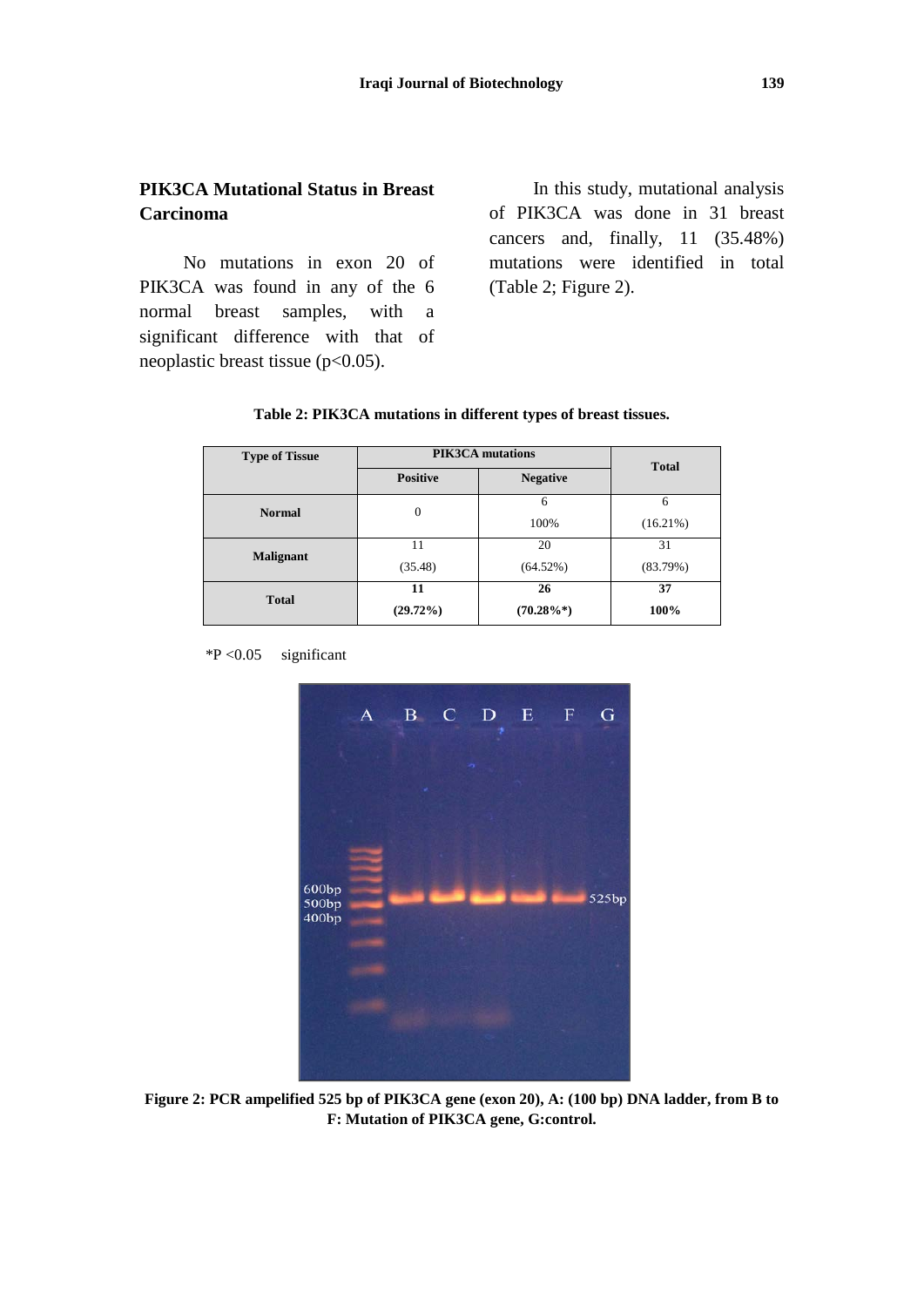## **PIK3CA mutations and clinicopathologic characteristics of breast cancers**

The relationship of PIK3CA mutations with hormone receptor status was shown in table 3.

The frequency of PIK3CA mutations in ER-positive tumors was significantly  $(P < 0.05)$  higher than that in ER-negative tumors, and the frequency of PIK3CA mutations in PR-positive tumors tended to be higher than that in PR-negative tumors.

| Table 3: The Relationship of PIK3CA Mutations with Receptors. |  |  |  |  |  |
|---------------------------------------------------------------|--|--|--|--|--|
|---------------------------------------------------------------|--|--|--|--|--|

| <b>Type of Receptors</b> | <b>PIK3CA</b> mutations      |                 | <b>Total</b>    |
|--------------------------|------------------------------|-----------------|-----------------|
|                          | <b>Positive</b>              | <b>Negative</b> |                 |
| $ER+/PR+$                | $(64.29\%*)$                 | $(35.71\%)$     | 14<br>(45.16%)  |
| $ER+/PR-$                | 0                            | $(100\%*)$      | (9.67%)         |
| $ER-/PR-$                | 0                            | $(100\%)$       | (16.12%)        |
| $ER-/PR+$                | $\mathcal{D}$<br>$(22.22\%)$ | $(77.73\%*)$    | (29.03%)        |
| <b>Total</b>             | 11<br>35.49                  | 20<br>64.51     | 31<br>$(100\%)$ |

 $*P < 0.05$  significant

The relationship between PIK3CA mutations and HER2 expression was shown in Table (4). HER2 expression was not significantly associated with PIK3CA mutations.

|  |  |  | Table 4: The Relationship between PIK3CA Mutations and HER2 Expression |
|--|--|--|------------------------------------------------------------------------|
|--|--|--|------------------------------------------------------------------------|

| <b>HER2</b> expression              | <b>PIK3CA</b> mutations |                 | <b>Total</b> |
|-------------------------------------|-------------------------|-----------------|--------------|
|                                     | <b>Positive</b>         | <b>Negative</b> |              |
|                                     |                         | 20              | 24           |
| HER2 negative $(0 \text{ and } 1+)$ | $(16.66\%)$             | $(83.33\%)$     | (45.16%)     |
|                                     | 3                       | 4               |              |
| HER2 positive $(2+$ and $3+)$       | (42.85%)                | $(57.14\%)$     | (9.67%)      |
| <b>Total</b>                        |                         | 24              | 31           |
|                                     | (22.85%)                | $(77.41\%)$     | $(100\%)$    |

 $*P > 0.05$  not significant

#### **Discussion**

Recent advances in the studies of genetic variants have improved our understanding of the pathogenesis of breast cancer.

In this study a trial to investigate whether there is an association between numbers of genetic and proliferative markers abnormalities, and breast tumorigenesis or pathogenesis in a sample of Iraqi patients with breast cancer.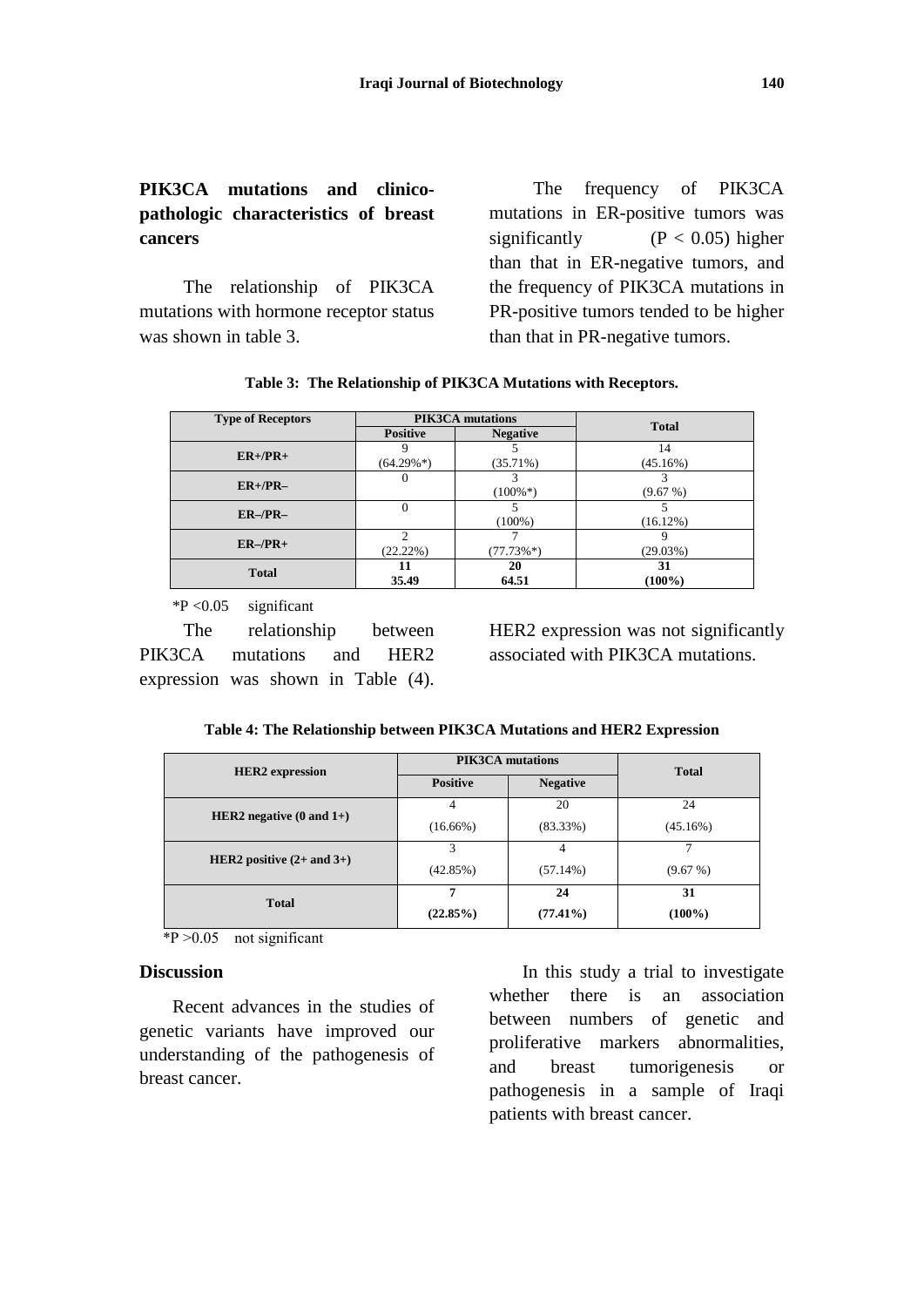Recent studies have shown that PIK3CA mutations play a major role in resistance to drugs (Wang et al., 2011) or to hormonal therapy (Miller et al., 2011; Ma *et al*.,2011) of breast carcinomas. PIK3CA mutations are mostly located within exons 9 and 20 and four hotspots  $(c.1624G \rightarrow A,$ c.1633G $\rightarrow$ A, c.3140A $\rightarrow$ G and c.3140A $\rightarrow$ T) which represent more than 90% of all mutations (Harlé et al., 2013).

Barbareschi *et al*. (2007), found that exon 9 mutations have a negative prognostic value while exon 20 mutations were associated with favorable outcome, while Lai et al. (2008) reported exon 20 mutations as associated with poor prognosis.

In this study, Mutational analysis of PIK3CA was done in 31 breast cancers. Eleven mutations (35.48%) were identified in total. This study was retrospective and was based on a small number of cases and was never confirmed prospectively.

By using protein expression of PIK3CA, Aleskandarany et al.(2010) reported that PIK3CA protein expression in invasive breast cancer was associated with poor prognosis.

The spectrum of mutations found in the present study is similar to the analysis by Samuels et al. (2005), but there are some important differences. In their study, forty-three exon 9 and twenty-seven exon 20 mutations were found suggesting exon 9 mutations are the most common PIK3CA mutations in colorectal and other cancers. In

contrast, in this study 11 mutations was found within exon 20, suggesting that exon 20 mutations predominate in human breast cancers which agree with results of (Harlé *et al*.,2013)

In this study,the frequency of PIK3CA mutations in ER-positive tumors was significantly  $(P < 0.05)$ higher than that in ER-negative tumors, and the frequency of PIK3CA mutations in PR-positive tumors tended to be higher than that in PRnegative tumors.

This evidence has been supported by few studies of breast cancer suggesting that PIK3CA mutations are more frequent in estrogen receptoralpha- positive (ERa+) breast tumors (30% to 40%) than in receptor-alphanegative (ERa-) breast tumors (10% to 20%) (Samuels et al.,2005; . Saal et al.,2005; Kalinsky et al.,2009; Hennessy et al.,2009).

Although it has been reported that PIK3CA mutations are related to HER2 status (Kalinsky et al.,2009), this issue still remains controversial since no correlation between PIK3CA mutations and HER2status has been observed (Harlé et al.,2013) similarly to the results of the present study. Similar findings have been found concerning the correlation between PIK3CA mutations and HER2 status but again are controversial in other series (Barbareschi *et al*., 2007; Maruyama *et al*.,2007) and when HER2 was determined using immunohistochemistry(Perez-Tenorio *et al.,* 2007).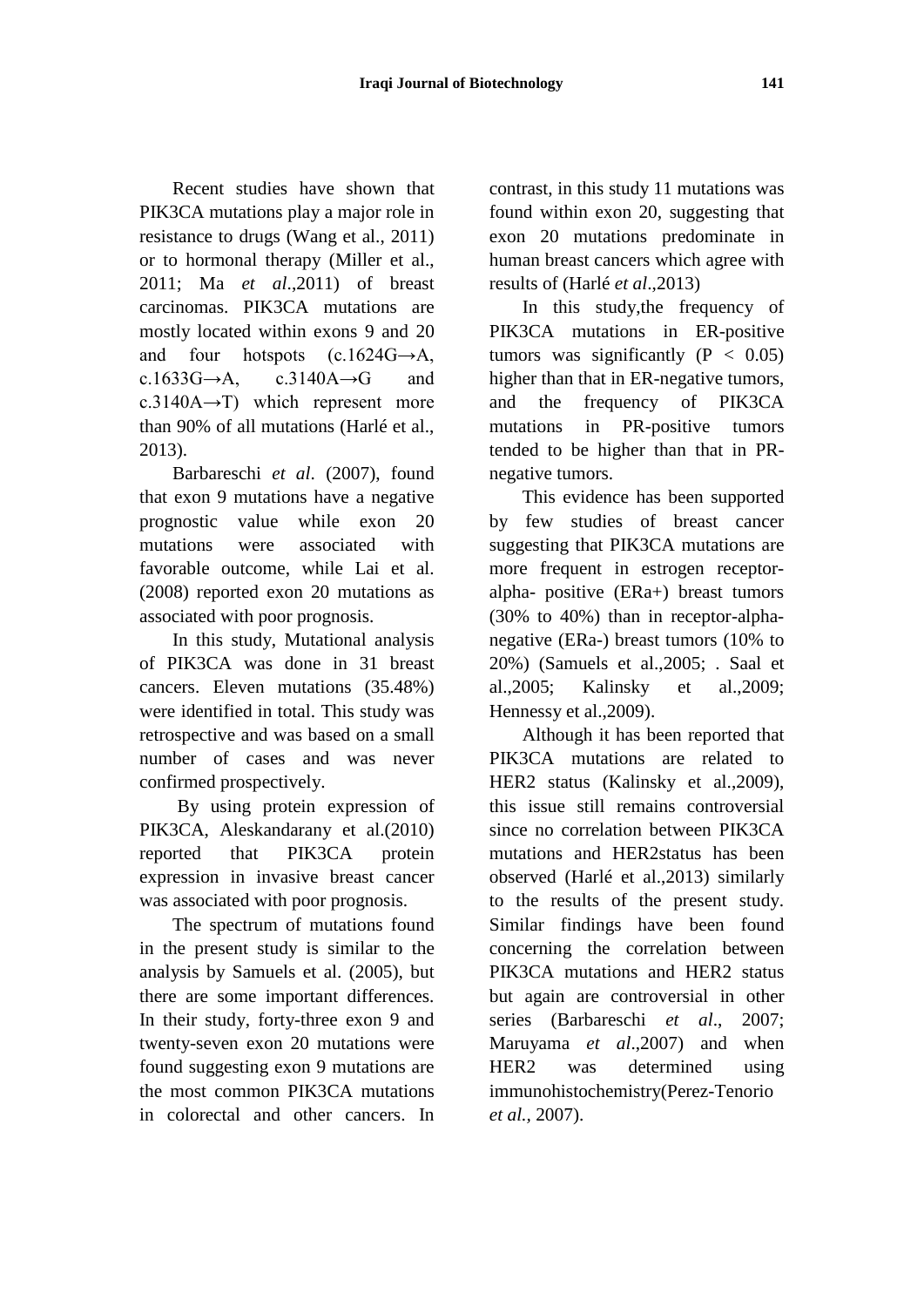#### **References**

- **1.** Al-Ali JK, A.L-Saad SL. Five year survival in patients with breast cancer: a study carried at the oncology center of Basrah. Med J Basrah Univ. 2008;  $26(2):91-3.$
- **2.** [Aleskandarany MA,](http://www.ncbi.nlm.nih.gov/pubmed?term=Aleskandarany%20MA%5BAuthor%5D&cauthor=true&cauthor_uid=19701705) [Rakha EA,](http://www.ncbi.nlm.nih.gov/pubmed?term=Rakha%20EA%5BAuthor%5D&cauthor=true&cauthor_uid=19701705) [Ahmed](http://www.ncbi.nlm.nih.gov/pubmed?term=Ahmed%20MA%5BAuthor%5D&cauthor=true&cauthor_uid=19701705)  [MA,](http://www.ncbi.nlm.nih.gov/pubmed?term=Ahmed%20MA%5BAuthor%5D&cauthor=true&cauthor_uid=19701705) [Powe DG,](http://www.ncbi.nlm.nih.gov/pubmed?term=Powe%20DG%5BAuthor%5D&cauthor=true&cauthor_uid=19701705) [Paish EC,](http://www.ncbi.nlm.nih.gov/pubmed?term=Paish%20EC%5BAuthor%5D&cauthor=true&cauthor_uid=19701705) [Macmillan](http://www.ncbi.nlm.nih.gov/pubmed?term=Macmillan%20RD%5BAuthor%5D&cauthor=true&cauthor_uid=19701705)  [RD,](http://www.ncbi.nlm.nih.gov/pubmed?term=Macmillan%20RD%5BAuthor%5D&cauthor=true&cauthor_uid=19701705) Ellis IO, [Green AR.](http://www.ncbi.nlm.nih.gov/pubmed?term=Green%20AR%5BAuthor%5D&cauthor=true&cauthor_uid=19701705) PIK3CA expression in invasive breast cancer: a biomarker of poor prognosis. [Breast](http://www.ncbi.nlm.nih.gov/pubmed/19701705)  Cancer [Res Treat.](http://www.ncbi.nlm.nih.gov/pubmed/19701705) 2010; 22(1):45-53.
- **3.** Al Hasnawi S, Al Mosawi AJ. Cancer in Iraq: distribution by primary tumor site. New Iraqi J Med. 2009;5(1):5–8.
- **4.** Barbareschi M, Buttitta F, Felicioni L. Different prognostic roles of mutations in the helical and kinase domains of the PIK3CA gene in breast carcinomas. Clin Cancer Res. 2007; 13: 6064-6069.
- **5.** Campbell IG, Russell SE, Choong DYH, Montgomery KG, Ciavarella ML, Hooi CSF, Cristiano BE, Pearson RB, Phillips WA.Mutation of the PIK3CA Gene in Ovarian and Breast Cancer. Cancer Res. (2004); 64:7678– 7681
- **6.** Ferlay J, Shin HR, Bray F, Forman D, Mathers C, Parkin DM. Estimates of worldwide burden of cancer in 2008: GLOBOCAN 2008. Int J Cancer.
- **7.** Firoozinia M, [Zareian Jahromi M,](http://www.ncbi.nlm.nih.gov/pubmed?term=Zareian%20Jahromi%20M%5BAuthor%5D&cauthor=true&cauthor_uid=24782652)  [Moghadamtousi SZ,](http://www.ncbi.nlm.nih.gov/pubmed?term=Moghadamtousi%20SZ%5BAuthor%5D&cauthor=true&cauthor_uid=24782652) [Nikzad S,](http://www.ncbi.nlm.nih.gov/pubmed?term=Nikzad%20S%5BAuthor%5D&cauthor=true&cauthor_uid=24782652) [Abdul](http://www.ncbi.nlm.nih.gov/pubmed?term=Abdul%20Kadir%20H%5BAuthor%5D&cauthor=true&cauthor_uid=24782652)  [Kadir H.](http://www.ncbi.nlm.nih.gov/pubmed?term=Abdul%20Kadir%20H%5BAuthor%5D&cauthor=true&cauthor_uid=24782652) PIK3CA Gene Amplification and PI3K p110α Protein Expression in Breast Carcinoma. [Int J Med Sci.](http://www.ncbi.nlm.nih.gov/pubmed/24782652) 2014; 22;11(6):620-5.
- **8.** Harlé A, Lion M, Lozano N, Husson M, Harter V, Genin P, Merlin JL. Analysis of PIK3CA exon 9 and 20 mutations in breast cancers using PCR-HRM and PCR-ARMS: correlation with clinicopathological criteria. Oncol Rep. 2013; 29(3):1043-52.
- **9.** Hennessy BT, Gonzalez-Angulo AM, Stemke-Hale K, Gilcrease MZ, et al. Characterization of a naturally occurring breast cancer subset enriched in epithelial-to-mesenchymal transition and stem cell characteristics. Cancer Res. 2009; 69(10):4116-24.
- **10.** Jemal A, Bray F, Center MM, Ferlay J, Ward E, Forman D. Global cancer statistics.CA Cancer J Clin. 2011; 61(2): 69-90.
- **11.** Jensen JD, Knop A,laenkholm AV, Grauslund M, Jensen MB, Ruqiue Santion, Andresson M, Ewertz M. PIK3CA mutation, PTEN, and PHER-2 expression and impact on out come in HER2-positive early-stage breast cancer pathients treated with adjuvant chemotherapy and trantuzumab. Annals of oncology. 2011;10-1093.
- **12.** [Jiang BH,](http://www.ncbi.nlm.nih.gov/pubmed?term=Jiang%20BH%5BAuthor%5D&cauthor=true&cauthor_uid=17964232) [Liu LZ.](http://www.ncbi.nlm.nih.gov/pubmed?term=Liu%20LZ%5BAuthor%5D&cauthor=true&cauthor_uid=17964232) PI3K/PTEN signaling in tumorigenesis and angiogenesis. Biochim Biophys Acta. 2008; 1784(1): 150-8.
- **13.** Kalinsky K, Jacks LM, Heguy A, Patil S, Drobnjak M, Bhanot UK, Hedvat CV. PIK3CA mutation associates with improved outcome in breast cancer2009. Clin Cancer Res ; 15: 5049-5059.
- **14.** [Karakas B,](http://www.ncbi.nlm.nih.gov/pubmed?term=Karakas%20B%5BAuthor%5D&cauthor=true&cauthor_uid=16449998) [Bachman KE,](http://www.ncbi.nlm.nih.gov/pubmed?term=Bachman%20KE%5BAuthor%5D&cauthor=true&cauthor_uid=16449998) [Park BH.](http://www.ncbi.nlm.nih.gov/pubmed?term=Park%20BH%5BAuthor%5D&cauthor=true&cauthor_uid=16449998) Mutation of the PIK3CA oncogene in human cancers. Br [J Cancer.](http://www.ncbi.nlm.nih.gov/pubmed/?term=Karakas+B%2C+Bachman+KE%2C+Park+BH+(2006)+Mutation+of+the+PIK3CA+oncogene+in+human+cancers.+Br+J+Cancer+94%3A455%E2%80%93459) 2006; 94(4):455-9.
- **15.** Kloog I,Stevens RE,Haim A,portnov BA.Night time light level codistributes with breast cancer incidence world wide . Biomed papmed fac univpolacky Olomouc Czech Repub. 2010; 154(4): 281-288.
- **16.** Lai YL, Mau BL, Cheng WH, Chen HM, Chiu HH and Tzen CY: PIK3CA exon 20 mutation is independently associated with a poor prognosis in breast cancer patients. Ann Surg Oncol. 2008; 15: 1064-1069.
- **17.** Ma CX, Crowder RJ and Ellis MJ: Importance of PI3-kinase pathway in response/resistance to aromatase inhibitors. Steroids. 2011;76: 750-75,.
- **18.** Maruyama N, Miyoshi Y, Taguchi T, Tamaki Y, Monden M and Noguchi S: Clinicopathologic analysis of breast cancers with PIK3CA mutations in Japanese women. Clin Cancer Res. 2007;13: 408-414.
- **19.** Miller TW, Balko JM and Arteaga CL: Phosphatidylinositol 3-kinase and antiestrogen resistance in breast cancer. J Clin Oncol.2011 ;29: 4452-4461.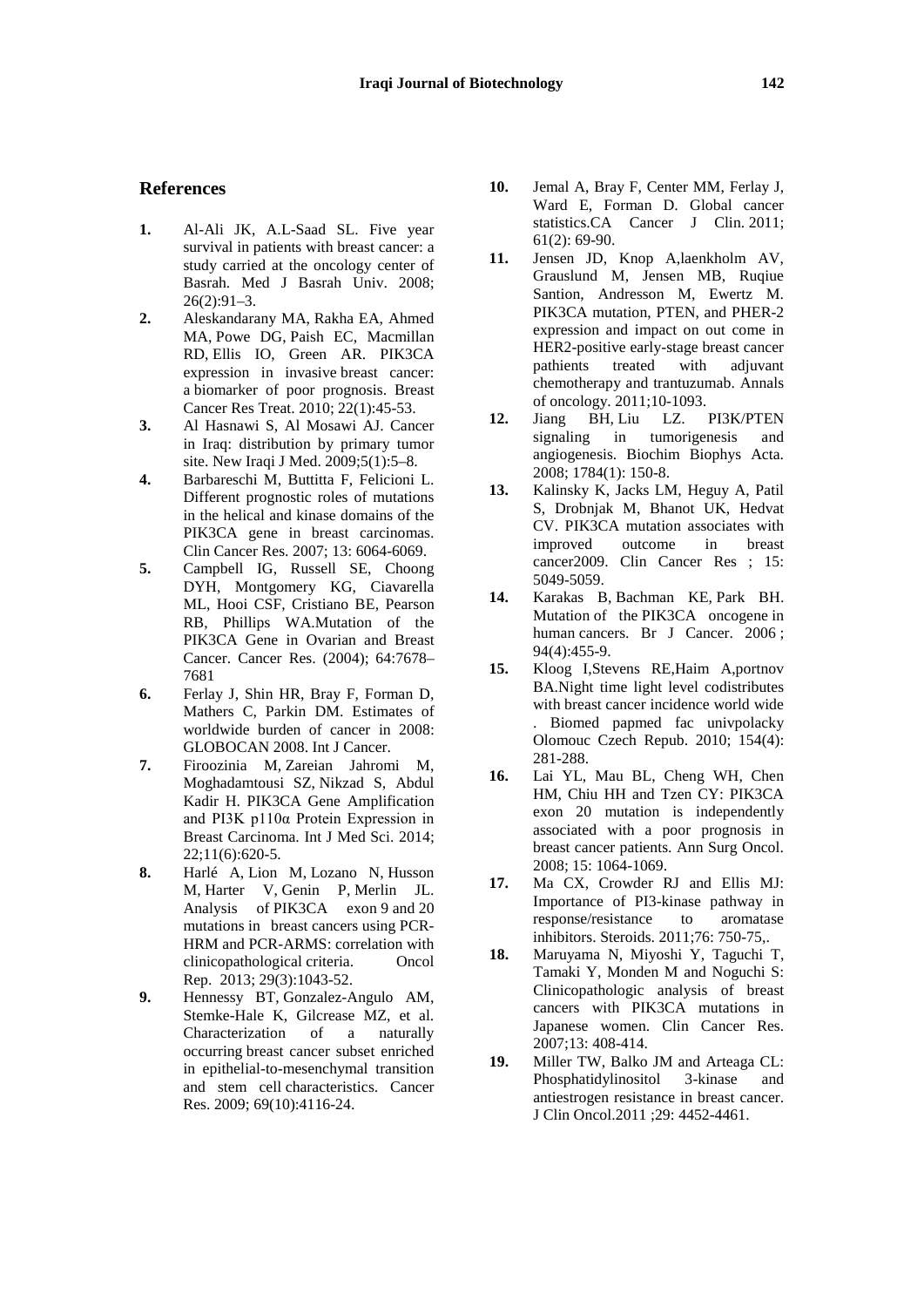- **20.** Miyake T, Yoshino K, Enomoto T, Takata T, et al. PIK3CA gene mutations and amplifications in uterine cancers, identified by methods that avoid confounding by PIK3CA pseudogene sequences. Cancer Lett. 2008; 261(1):120-6.
- **21.** Perez-Tenorio G, Alkhori L, Olsson B, et al: PIK3CA mutations and PTEN loss correlate with similar prognostic factors and are not mutually exclusive in breast cancer. Clin Cancer Res. 2007; 13: 3577-3584,.
- **22.** Pópulo H, Lopes J M, Soares P. The mTOR Signalling Pathway in Human Cancer. Int J Mol Sci. 2012; 13(2): 1886–1918.
- **23.** Reis Filho JS, Savage K, Lambros MB, et al. Cyclin D1 protein overexpression and CCND1 amplification in breast carcinomas: an immunohistochemical and chromogenic in situ hybridization analysis. Mod Pathol 2006;19:999– 1009.
- **24.** Saal LH, Holm K, Maurer M, *et al.*  PIK3CA mutations correlate with hormone receptors, node metastasis, and ERBB2, and are mutually exclusive with PTEN loss in human breast carcinoma. Cancer Res 2005;65:2554– 9.
- **25.** [Sakr RA,](http://www.ncbi.nlm.nih.gov/pubmed?term=Sakr%20RA%5BAuthor%5D&cauthor=true&cauthor_uid=24634376) [Weigelt B,](http://www.ncbi.nlm.nih.gov/pubmed?term=Weigelt%20B%5BAuthor%5D&cauthor=true&cauthor_uid=24634376) [Chandarlapaty S,](http://www.ncbi.nlm.nih.gov/pubmed?term=Chandarlapaty%20S%5BAuthor%5D&cauthor=true&cauthor_uid=24634376)  [Andrade VP,](http://www.ncbi.nlm.nih.gov/pubmed?term=Andrade%20VP%5BAuthor%5D&cauthor=true&cauthor_uid=24634376) [Guerini-Rocco E,](http://www.ncbi.nlm.nih.gov/pubmed?term=Guerini-Rocco%20E%5BAuthor%5D&cauthor=true&cauthor_uid=24634376) [Giri](http://www.ncbi.nlm.nih.gov/pubmed?term=Giri%20D%5BAuthor%5D&cauthor=true&cauthor_uid=24634376)

[D,](http://www.ncbi.nlm.nih.gov/pubmed?term=Giri%20D%5BAuthor%5D&cauthor=true&cauthor_uid=24634376) [Ng CK,](http://www.ncbi.nlm.nih.gov/pubmed?term=Ng%20CK%5BAuthor%5D&cauthor=true&cauthor_uid=24634376) [Cowell CF,](http://www.ncbi.nlm.nih.gov/pubmed?term=Cowell%20CF%5BAuthor%5D&cauthor=true&cauthor_uid=24634376) [Rosen N,](http://www.ncbi.nlm.nih.gov/pubmed?term=Rosen%20N%5BAuthor%5D&cauthor=true&cauthor_uid=24634376) [Reis-](http://www.ncbi.nlm.nih.gov/pubmed?term=Reis-Filho%20JS%5BAuthor%5D&cauthor=true&cauthor_uid=24634376)[Filho JS,](http://www.ncbi.nlm.nih.gov/pubmed?term=Reis-Filho%20JS%5BAuthor%5D&cauthor=true&cauthor_uid=24634376) [King TA.](http://www.ncbi.nlm.nih.gov/pubmed?term=King%20TA%5BAuthor%5D&cauthor=true&cauthor_uid=24634376) PI3K Pathway Activation in High-Grade Ductal Carcinoma In Situ-Implications for Progression to Invasive Breast Carcinoma. Clin Cancer Res. 2014; 20(9):2326-37.

- **26.** Sambrook J, Russell D. Molecular cloning a Laboratory Manual. 3rd Edition. Cold Spring Harbor Laboratory press. New York, USA. 2001; pp. 2275.
- **27.** Samuels Y, Diaz LA Jr, Schmidt-Kittler O, Cummins JM, Delong L, Cheong I,Rago C, Huso DL, Lengauer C, Kinzler KW, Vogelstein B, Velculescu VE:Mutant PIK3CA promotes cell growth and invasion of human cancer cells. Cancer Cell. 2005; 7:561-573.
- **28.** Yuan TL , Cantley LC. PI3K pathway alterations in cancer: variations on a theme. Oncogene. 2008, 18; 27(41): 5497–5510.
- **29.** Zhu YF, Yu BH, Li DL, Ke HL, Guo XZ, Xiao XY. PI3K expression and PIK3CA mutations are related to colorectal cancer metastases. 2012. World J Gastroenterol. Jul 28; 18(28): 3745-51.
- **30.** Wang L, Zhang Q, Zhang J, et al: PI3K pathway activation results in low efficacy of both trastuzumab and lapatinib. BMC Cancer. 2011; 11: 248.